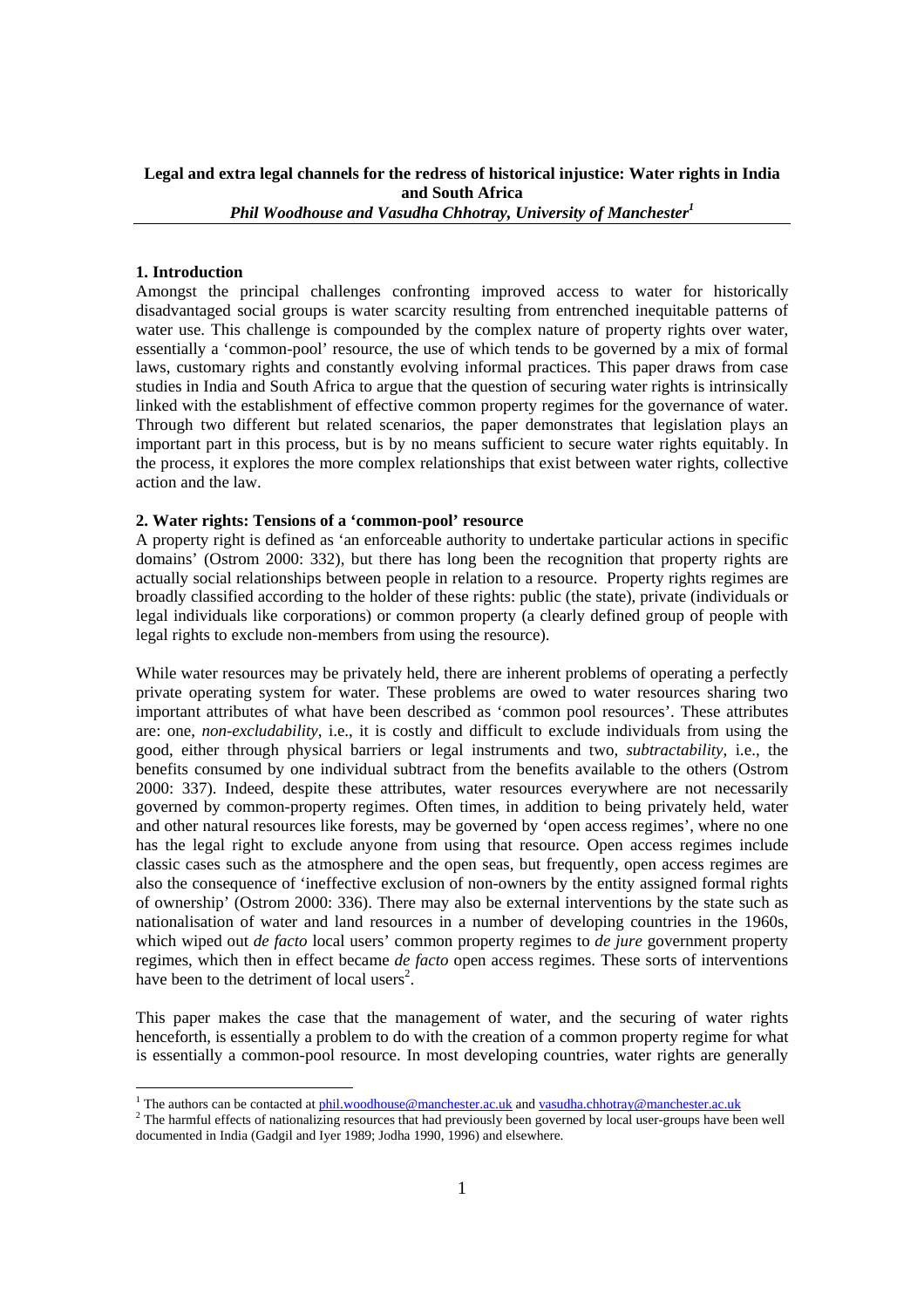based on one of three systems: *prior appropriation* rights or first-come, first-serve allocation; *riparian* rights or allocation based on proximity to flows; and *public allocation* that involves the publicly administered distribution of water. In scenarios as complex as this, a commonly recommended solution for the 'effective governance' of water is privatisation. The privatisation argument is put forward by proponents of 'formal markets' who believe that only the formal, market-based allocation of water based on 'well-defined, private, exclusive and transferable rights to water' can be efficient, besides serving a range of other purposes such as 'creating entitlements where none existed' and 'allowing environmentalists to purchase water rights' (Mohanty and Gupta, working paper). They are critical of the sorts of existing arrangements for water allocation in developing countries mentioned earlier, describing these as non-market and prone to creating 'distortions'. This market-centric approach has been criticised on a number of grounds, not the least of which is that the privatisation of water is far from simple. Ostrom (2000) argues that water being a mobile resource unit, privatisation leading to private ownership usually means the individual ownership of withdrawal rights, associated with the 'allocation of a particular quantity of water per unit of time or the allocation of a right to take water for a particular period of time or at a particular location', and implementing operational and efficient withdrawal rights is very difficult in practice (Ostrom 2000: 350).

The other response to problems surrounding water rights is to codify these in law, but this is not uncontested either. To begin with, traditionally, water along with other 'basic' elements such as space, air and energy has been perceived as a 'non-legal object, that is incapable of becoming property' (Singh 1992: 13)<sup>3</sup>. This eliminates water rights as being purely 'legal' rights, as they have not been 'granted' by the state or law, only 'recognised' by it. Traditionally moreover, water rights have often been group rights of communities or even whole villages over tanks, streams, river banks etc, and this has subsequently conflicted with the imparting of individual rights through modern statutes. The other major conceptual issue regarding water rights is whether they are positive- wherein the state or other people, on whom the corresponding duty lies, can be compelled to ensure that an individual is provided with water- or negative- where the state or other people merely need to keep away to ensure that the individual can enjoy unfettered access (Singh 1992).

Counter-arguments to legal codification have also been proposed by scholars using Amartya Sen's 'entitlements' approach. Within this approach, the law is an important mediating agency that influences the bundles of commodities that an individual can exchange for what he owns; thus, legal shifts may affect both access to and degradation of common property resources, consequently leading to entitlement failures (Sen 1999 cited in Parthasarthy  $2002: 3)^4$ . Moreover, what is commonly referred to as the 'law' or the 'legal system' generally is only 'that portion of the legal structure that is based on what we will come to recognize as the "market principle"' (Yasuda 2000 as cited in Parthasarthy 2002: 4). The disregard of non-market domains only provides support to dominant legal systems in suppressing traditional or customary rights (Parthasarthy 2002: 4). Citing seminal studies by Arun Agarwal (1999) and Jishnu Das (2000), the author shows that customary legal regimes have provided both property and usufruct rights as well as flexibility of operation, and also that state actions such as the redrawing of village commons or other kinds of legal reinforcement can impact these regimes adversely. A case is thus made for 'legal pluralism' within which traditional or customary rights can exist viably.

<sup>&</sup>lt;sup>3</sup> This has been observed in a variety of contexts. For example, the Roman Law did not ever classify running water as capable of becoming someone's property (Singh 1992). Singh also cites Halsbury's *Laws of England* which explicitly mentions that water in general cannot be the subject matter of property (1992: 13). 4

Common-pool resources are more typically referred to as common property resources, without necessarily alluding to the type of regime they are governed by.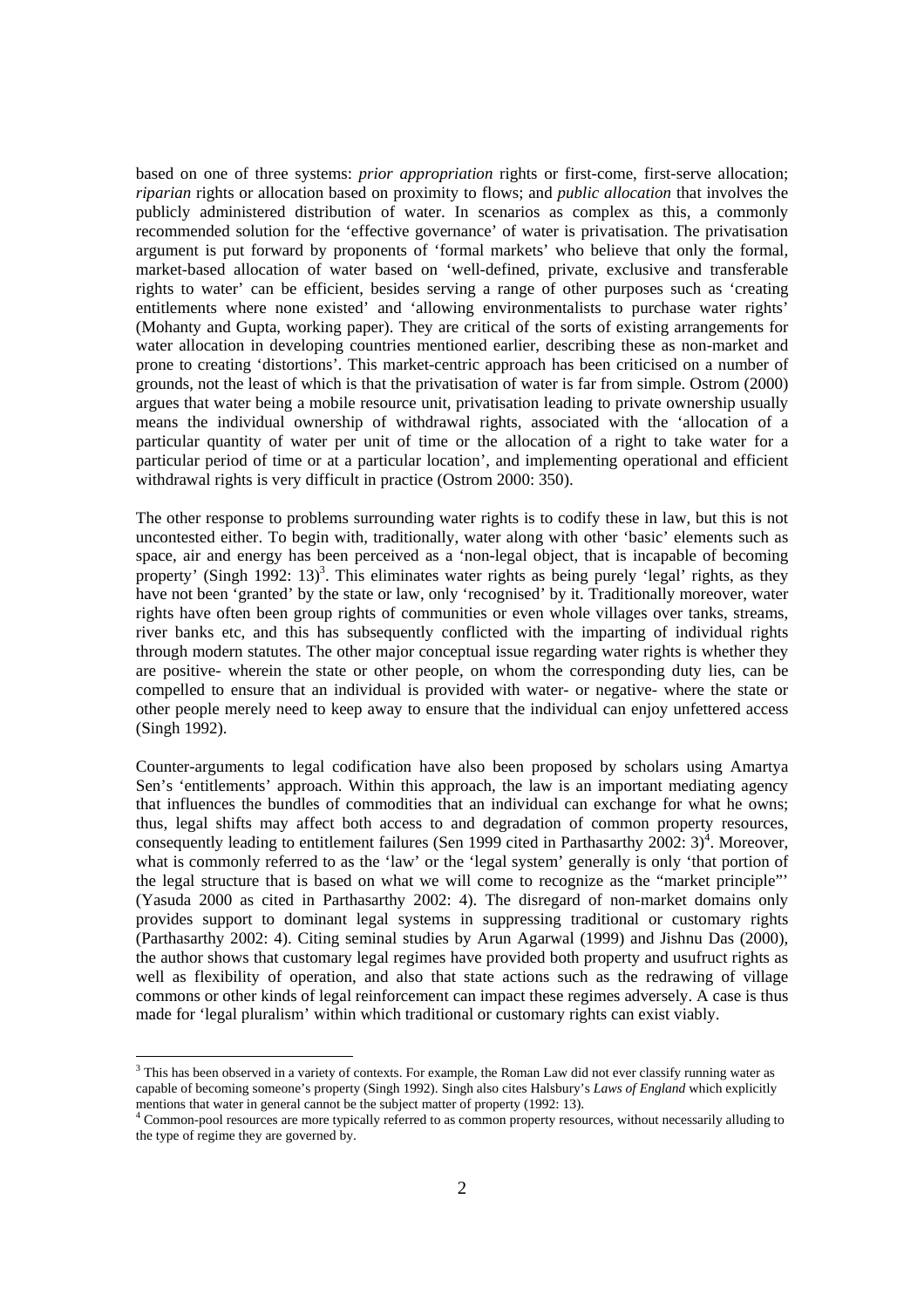In practice, water rights are mediated by a complex interplay between the formal legal structure and local governance arrangements that may or may not be the consequence of customary rights. Further, as this paper seeks to demonstrate, effective water rights that ensure improved access to water for historically disadvantaged social groups can only be secured when the bigger problem of effective common property regimes that govern water resources is addressed. It draws from case studies in India and South Africa that demonstrate this point, in different ways. In India, the legal framework for water property rights is a combination of customary, juristic, riparian, statutory and group rights. While ground water beneath privately owned lands constitutes private property of the landowner, this is not the case with respect to flowing or standing surface water, where the state continues to hold 'absolute' rights while recognising customary and riparian rights. The case study shows how this context sets the ground for various local interpretations of water rights that militate against the establishment of common property regimes. South Africa embodies the rather different situation where the post-apartheid state in its recent 1998 Water Act effectively sets out to extinguish property rights in water, and create a common resource that is to be managed by a three-tier common property regime, at the national, catchment and local water users' levels. The case study shows how well organised local resistance from existing water users hinders the fulfilment of such progressive legislation. Both cases powerfully illustrate the inadequacy of legislation alone to guarantee effective and equitable common property regimes, and the imperative need for historically situated extra-legal conditions to facilitate such regimes.

### **3. Water rights in India: Common property, collective action and the law**

In India, the central government is responsible for regulation and development of inter-state rivers and river valleys (Union list Item 56), whereas state governments are responsible for water supplies, irrigation and canals, drainage and embankments, water storage and water power (as subject to the provisions of the Union list). However, under the *de facto* interpretation of these responsibilities, state governments have emerged as pre-eminent and water has come to be perceived as a state subject. As mentioned earlier, water rights of the people can be classified into five different types, and their correlation with rights held by the state is illustrated in the table below.

| <b>Water Source</b>            | <b>Rights of the people</b>         | <b>Rights of the State</b>         |
|--------------------------------|-------------------------------------|------------------------------------|
| Rivers & Streams               | Customary, riparian and other       | Absolute rights of the state under |
|                                | rights recognised by the courts     | Irrigation and other laws          |
|                                | and under the Easement Act, 1882    |                                    |
| Tanks, lakes (artificial water | Individual rights of landowners;    | No rights if tank is on private    |
| bodies)                        | customary usufruct rights of the    | land. Rights vested in the         |
|                                | people                              | panchayats or municipality if tank |
|                                |                                     | is on public land.                 |
| Tanks, lakes (natural water    | Customary rights of the people      | Absolute rights of the state       |
| bodies)                        |                                     |                                    |
| Private wells                  | Absolute rights of the landowners   | No rights                          |
| Public wells                   | Customary rights of groups          | Rights of the state to regulate    |
|                                | (castes or communities); but rights |                                    |
|                                | of all under the Constitution and   |                                    |
|                                | the Civil Liberties Act             |                                    |
| Tube wells                     | Unlimited right to draw water       | Rights to regulate the use of      |
|                                | from tube wells                     | public tube wells                  |

**Table 1 Water rights of the people and the State in India** 

Source: 'Water Rights in India' by Chhatrapati Singh (1992), p 25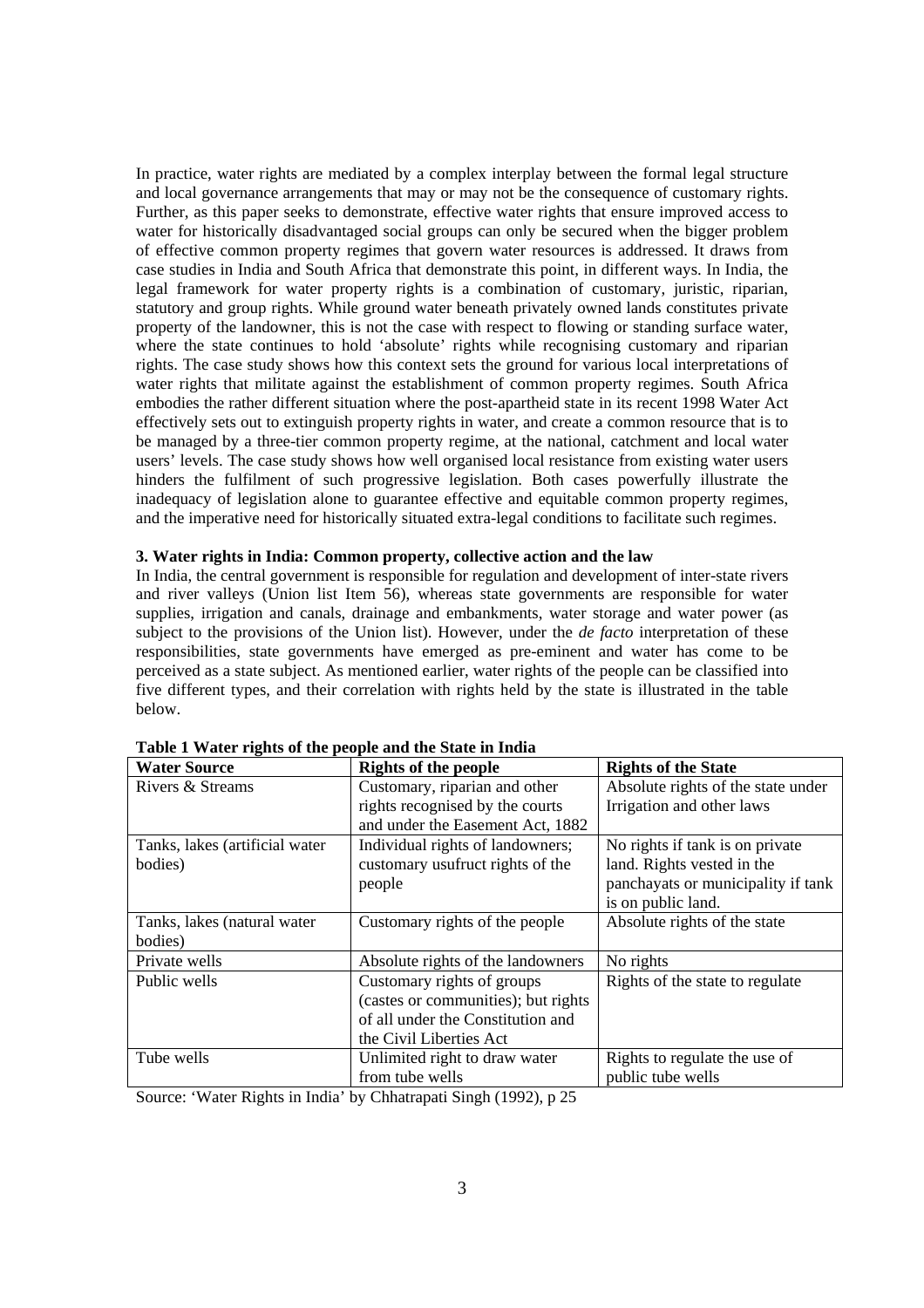The first and most important legislation that legitimised the customary rights of the people was the Indian Easements Act of 1882<sup>5</sup>. This Act provides two rules for recognition of easements: first, by long uninterrupted use for 20 years and second, by local customs. Section 2(6) of the Act also recognises customary rights in or over immovable property that any person, the public or even the government may possess, irrespective of other immovable property. Thus, a right may exist by custom in which some people are entitled to take water from another's land. Similarly, riparian rights, or rights of landowners to use the water of a stream or river, which flows past his land equally with other riparian owners, have been established through the recognition of customary law. However, the state continues to hold 'absolute' rights over surface water, producing a number of contentious situations. The state's rights have in the past been challenged by riparian users, who claimed that the state had violated their rights in its pursuit of irrigation projects<sup>6</sup>. These situations have led to arguments for better clarification of surface water rights (Mohanty and Gupta, working paper).

Laws subsequent to the Easements Act have slowly shifted the emphasis on people's water rights from customary to proprietary or usufruct rights (Singh 1992). The Transfer of Property Act 1882 states that easements cannot be transferred separate from the 'dominant heritage'; thus, rights to groundwater belong to the landowners, and can only be reassigned if the land itself is transferred. There are also no customary rights over groundwater, regardless of type. Further, since groundwater is attached to land ownership, which is governed by the tenancy laws of the state, there is no limit on how much groundwater a particular landowner may extract. This has serious equity implications, and there have been repeated recommendations for the separation of groundwater rights from land rights (Kerr et al 2005, Singh 1992).

Finally, group rights of village communities over publicly owned water resources such as tanks, ponds, streams and public wells arise from statutory provisions, especially the Panchayat Acts of various states<sup>7</sup>. Panchayats are by law, required to regulate the usufruct rights of all people in the village to these water bodies, but their performance has been varied and in most cases, apathetic. This situations acts as a constraining factor on the establishment of common-property regimes, further allowing wrongful claimants of customary and riparian rights and engendering inequitable situations of accessing common water bodies. This is the subject of the following story.

#### *The story of Neelpura, Madhya Pradesh*

 $\overline{a}$ 

The story of Neelpura<sup>8</sup>, a small tribal village in Dewas district in south-west Madhya Pradesh, a state in central India, is one of water rights being denied to the poorest people through the deliberate misinterpretation of law by a small but powerful minority. An equally integral part of the story is that this injustice was redressed, not through any change in formal legislation, but through the overturning of the prevailing inequitable arrangement through a new collective agreement, crafted through popular mobilisation.

The legal framework for water rights in Madhya Pradesh resembles other parts of the country; 'all lands belong to the state government, *including standing and flowing water*, mines, quarries, minerals and forests, reserved or not, and all rights in the subsoil of any land are the property of

 $<sup>5</sup>$  An easement 'is a right which the owner or occupier of certain land possesses, as such, for the beneficial enjoyment of</sup> that land, to do and continue to do something, or to prevent and continue to prevent something being done, in or upon, is respect of certain other land not his own' (Indian Easements Act 1882).<br><sup>6</sup> Both the Madras High Court in 1936 and the Bombay High Court in 1976 have established that the state's rights do

not amount to 'absolute' rights (Mohanty and Gupta, working paper, p 12). 7

 $<sup>7</sup>$  Panchayats are three-tier elected local bodies at the district, block and village levels, and were granted constitutional</sup> recognition in 1993.

<sup>&</sup>lt;sup>8</sup> Name of the village and all individuals have been changed to preserve anonymity.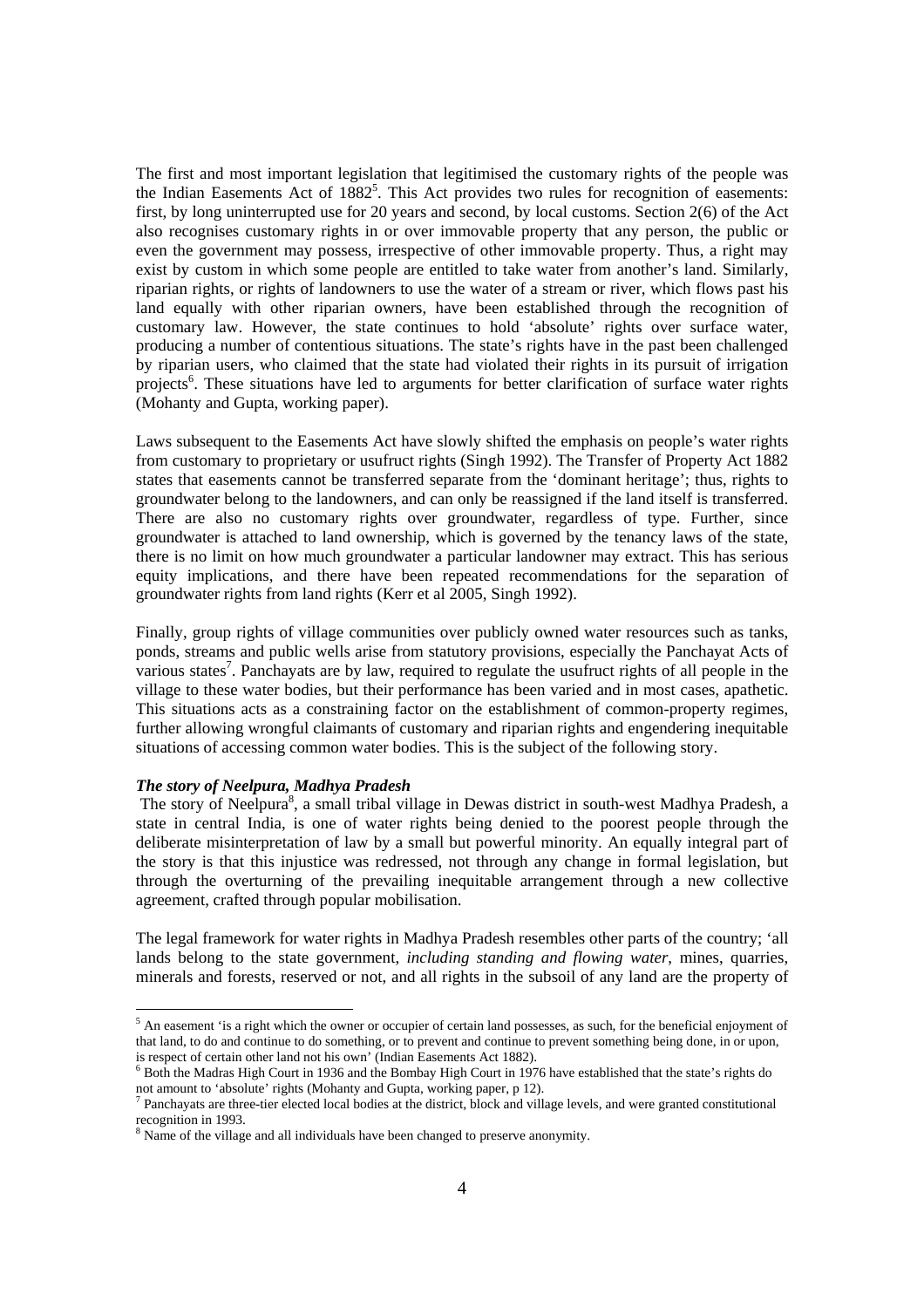the state government<sup>3</sup>. However, the state is somewhat unique in that it accepts formal responsibility for providing *nistar* or communal land to serve a variety of common ends (such as cremation grounds and parks) required for the 'business of living' (Ramanathan 2000-4). Further, the Code also recognises customary and easementary rights of individuals to land and water on occupied lands- that do not belong to, or are controlled or managed by the state government. Such rights are recorded in the *wajib-ul-arz*, a record of customs in each village. The state government is authorised to intervene in the *wajib-ul-arz* 'only when all persons interested in such entry so desire, or where a court intervenes to rule on an existing entry, or decrees the existence of a custom that has not yet been recorded<sup>'10</sup>.

Dewas is a dryland district, with low and undependable rainfall, but contains striking regional disparities between its plateau and valley portions as divided by the Narmada river which flows through the district. The 'ghaat-upar' (in Hindi, meaning the area above the valley) region comprising the fertile Malwa uplands is both economically and politically dominant within the district. Neelpura is located in Bagli *tehsil* (block) deep in the valley or *ghaat-neeche* and shares its larger history of economic marginalisation and resource degradation. Bagli and other parts of the *ghaat-neeche* have large tribal pockets, interspersed with a non-tribal majority. In Neelpura, like elsewhere in Bagli, most tribals have small plots of land (1-3 acres) that were given by the government at the turn of the century, but practise rainfed agriculture. They suffer wage related exploitation at the hands of their non-tribal neighbours and have also succumbed to a tortuous routine of annual migration to the Malwa uplands, where unlike *ghaat-neeche* villages, irrigated cultivation continues for the winter (*rabi*) crop as well as during the summer.

In 1992, a small group of left-minded friends set up an NGO in Bagli with the intention of engaging in grassroots work and advocacy in this politically and economically marginalized region. This NGO was called *Samaj Pragati Sahyog* (in Hindi, meaning 'Support for Social Progress'), henceforth referred to as SPS. The organisation started their activities in Neelpura, which was both small and poor, as also conveniently located near the main road. Water scarcity is the key problem afflicting the region, and SPS obtained funds from the central government to implement a number of well-digging and water conservation projects in the village. Under various schemes, it excavated, repaired and deepened the wells of virtually every farmer in the village. Neelpura has only one common water body, a *naala* or stream of water which is 1000 meters long and flows down through the heart of the village. Farmers have fields on either side of the *naala*, though lands upstream are far more fertile than those downstream. The lower reaches of the Neelpura watershed have an underlying stratum of limestone and by the time the *naala*  flows downstream, most of its water disappears underground. SPS quickly discovered that that the use of this *naala* had been improperly appropriated by a small group of upstream farmers, in particular Mahbub Khan, the largest landowner and moneylender in the village, who drew waters continuously through underground channels and daringly, through electric pump sets and diesel engines from the surface itself. With a few farmers siphoning off waters upstream, poorer farmers downstream had practically no access to running water or the opportunity to recharge their wells. Village livestock were the worst affected, since the *naala* ran dry after the rainy season.

Following our previous discussion, the appropriation of *naala* waters by upstream farmers was first of all, a violation of riparian water rights since riparian users downstream were being deprived of their share of water, and secondly, a violation of group village rights over what was a public resource. Moreover, despite the *naala* being the only common water body in the village

<sup>-&</sup>lt;br>9

 $10$  The Madhya Pradesh Land Revenue Code, Section 242 (5)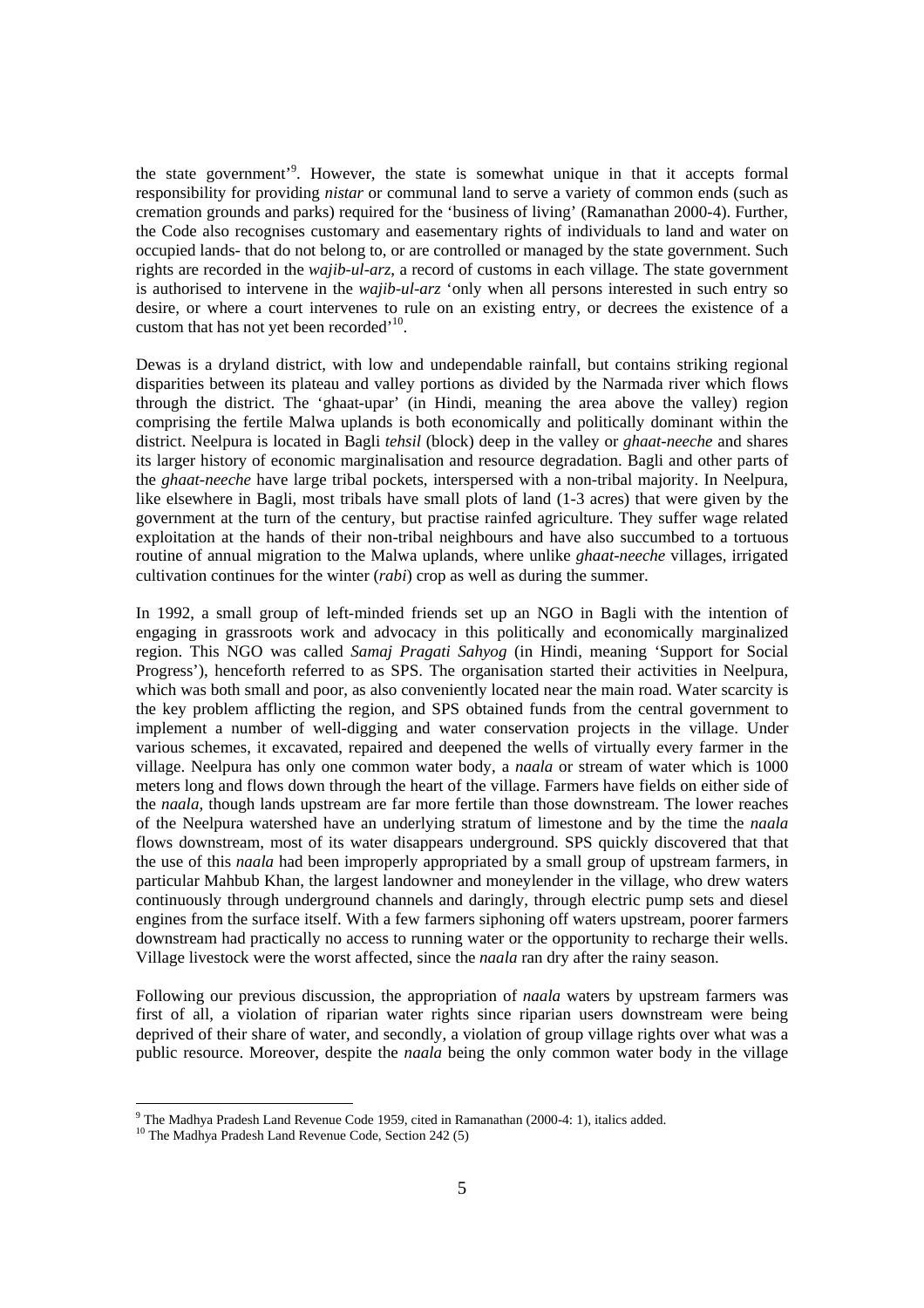and the presence of a clearly identified group of users $^{11}$ , there were no effective rules governing its 'common' use. Thus, while the *naala* was theoretically being governed by an 'open-access' regime, in practice, withdrawal rights over its waters had been privately appropriated by a dominant and exploitative minority. Farmers felt disgruntled about this- indeed, they had a fine understanding of the intricate ecological relationships between the water of the *naala* and village groundwater- but had never collectively mobilised to challenge Mahbub and the handful of other upstream farmers owing to the context of unequal power relations. During its well-digging activities, SPS encountered apprehensions from a large number of farmers that increased groundwater through well-digging may adversely affect the flow of *naala* waters. However, they also appreciated that there was a reduced need to depend directly on the surface water of the *naala*, and soon recognised that their newly acquired wells would not be charged if *naala* waters did not flow continuously.

In 1995, SPS was invited by the Dewas district administration to implement a watershed development project in Neelpura watershed $12$ . The state government implements the Union Ministry of Rural Development's Watershed Development Programme, designed to regenerate rural livelihoods through soil and water conservation. Watershed project works included treatment of the *naala*'s catchment, but SPS realised that under the existing arrangement, a rich, minority would corner the likely benefits. It resolved not to go ahead with project activities until the arrangement had been overturned. It is clear that SPS was attempting to intervene in a highly contentious area that other project agencies may have disregarded, but one that had actually been specified within its role as a project implementing agency. The Ministry of Rural Development's policy framework emphasise 'common property resources' and their proper consideration within the project action plan. In the three years since its arrival in Neelpura, SPS had been working to mobilise popular opinion in the village to formulate a collective agreement to regulate the use of *naala* waters. This agreement was ultimately formulated in October 1995.

139 farmers from Neelpura and some adjacent villages, who constituted 99% of the co-riparians of the *naala* signed a written resolution, which in translation from Hindi reads as follows:

It is decided by consent (*sarvasammati*) that nobody would ever draw water from the naala using a *naarda*. Those farmers who have wells will also not draw water from the *naala* using motors. Those farmers who do not have wells have agreed to draw water from the *naala* on a limited basis according to rules. After the water in the *naala* stops flowing, nobody would draw water from it, irrespective of whether they have wells or not. This water would be kept for cattle only. *All villagers* agree to this resolution (*italics* added).

Mahbub Khan protested vehemently, but under the weight of collective opinion and the NGO's vigilant stand, had to block the underground channels with cement along with the other farmers. Those who had water in their wells or lands on which wells could be dug, had to remove motors from the *naala*. SPS even constructed additional wells wherever necessary, free of any contributions from the farmer. The *naala* agreement was a matter of tremendous pride for SPS, and it mediated this to the last detail. In the initial days after the agreement, enthused villagers set up a system of rotation to watch the *naala* against possible violators at night.

<sup>&</sup>lt;sup>11</sup> Indeed, the *naala* possessed both the attributes of 'common-pool' resources identified by Ostrom, i.e., nonexcludability and subtractability.

<sup>&</sup>lt;sup>12</sup> The term 'watershed' above any point on a defined drainage channel is used to denote all the land and water areas that drain through that point, leading to the 'normalisation' of a 'micro-watershed' as a 'rational' unit of planning (Tideman 1998: 7).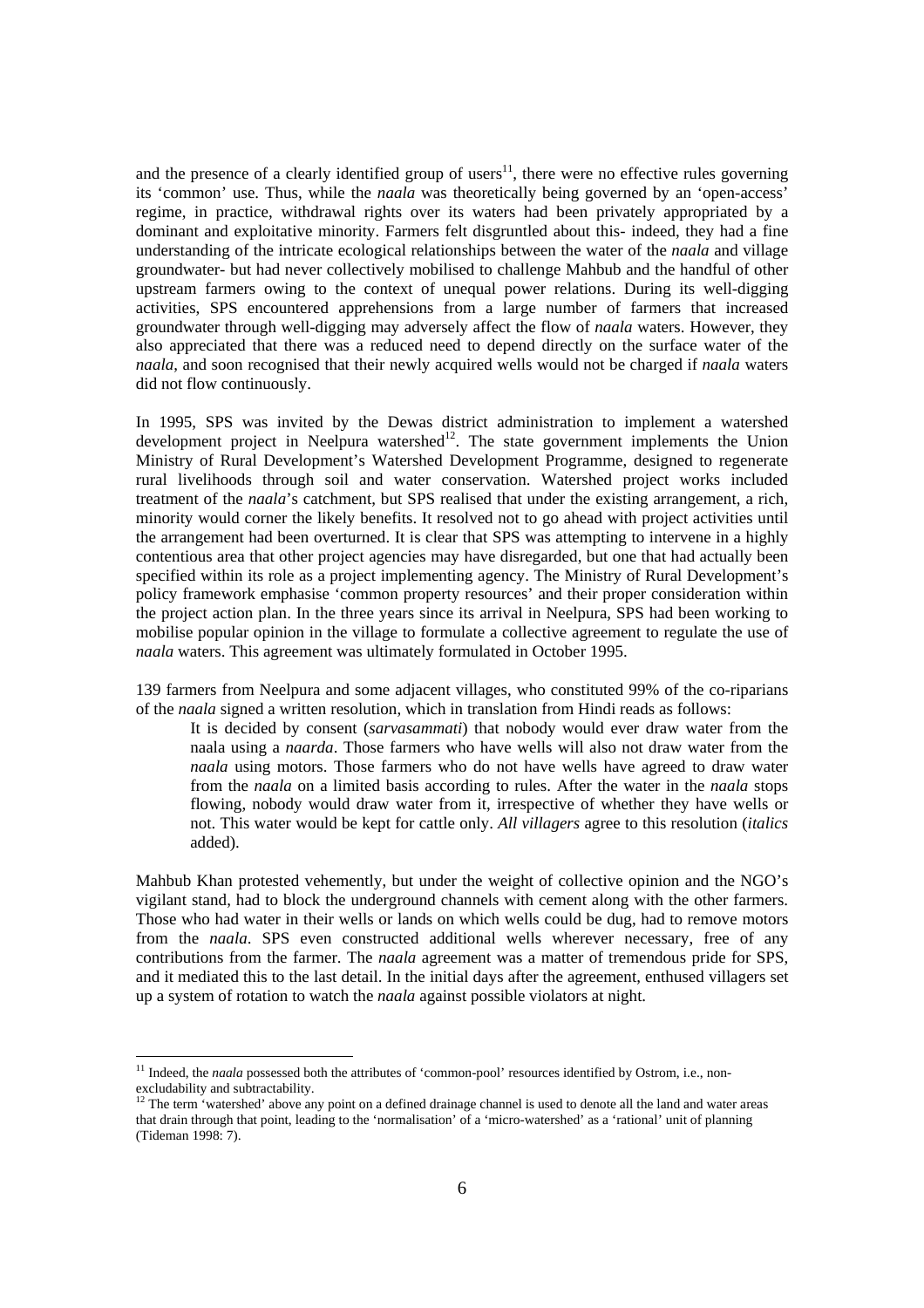Mahbub Khan moved the court against the agreement, claiming 'easementary rights' over the *naala*, under the Indian Easementary Act of 1882 recognised in the state Land Revenue Code of 1959. As previously stated, the principal clause of this Act is it allows a single user or group of users exclusive or predominant use over a village resource, on the basis of 'long use or prescription', on the grounds that this use has been peaceable, open and uninterrupted for at least 20 years, as an easement and over a resource that is not owned by anyone in particular. His response bears crucial implications for the relevance of law in guaranteeing water rights. To begin with, claiming easementary rights over *naala* waters was inappropriate because the resource in question was a *common* body, the use to which had been guaranteed through the recognition of *nistar* or communal rights by the state Land Revenue Code. In a context where Mahbub had never been challenged over his appropriation of *naala* waters, such misinterpretation of the law was deliberate and intended precisely to perpetuate an unjust and illegal arrangement. Given that the majority of the other users are poor and illiterate with little or no understanding of their rights, exploitation based on such legal misinterpretation could have been unchecked for long.

Acting on the strength of the collective opinion it had mobilised in Neelpura, SPS fought back claiming that none of the grounds put forward by Mahbub were valid. After extensive legal research, it offered convincing reasons- the *naala* was actually owned by the government, which in 1993 had issued an order prohibiting villagers to refrain from its use (apropos its 'absolute' rights over all 'flowing and standing water'), and Mahbub himself had claimed right of use for the last 17 years only. Mahbub was reprimanded for coming to court with 'unclean hands' and his appeal for 'easementary right' was struck down. This had the effect of upholding the *naala*  agreement and effectively altered the local field of power. Mahbub Khan was dealt a clear blow, symbolic and material, and SPS established itself as pro-active agency of change.

The process of formulating this agreement and abiding by it introduced new political as well as economic behaviour by farmers in Neelpura. SPS had effectively facilitated the establishment of a common property regime with clearly stated rules for a clearly defined group of users of what was essentially a common pool resource. This episode had an extremely positive impact on the working culture of panchayat institutions in the area. In a context where panchayats rarely convene gram sabhas (village assemblies), the Bhimpura-Neelpura panchayat had passed a public resolution legitimising the *naala* agreement. SPS had thus also galvanised the locally elected panchayat into securing the group water rights of its constituent village community over the *naala*. In economic terms, the *naala* agreement proved to be central to the more equitable distribution of typical project benefits, allowing most farmers new opportunities for income generation (including increases in double and multi-cropping, improved cropping practices and the growth of easily marketable crops such as cotton and soybean). As a result of these changes, the poorest tribals from Neelpura were spared of their arduous annual ritual of migration to the Malwa uplands during the long, dry summer, and have since been able to work on their own fields, or as wage labourers in nearby lands, but also on project construction work in their village and remain hopeful of finding employment through the expanding activities of the NGO.

# **4. Legislating reform in South Africa: creating a common resource**

As in so many other regards, the past decade in South Africa has witnessed measures taken by government to redress the gross discrimination in water rights. The passage of new legislation promised radical change in the process by which access to water is determined. Drawing on work undertaken in the sugar and fruit-growing 'lowveldt' area near Malelane, in Mpumalanga Province, this paper identifies obstacles to achieving that change and possible ways to overcome them.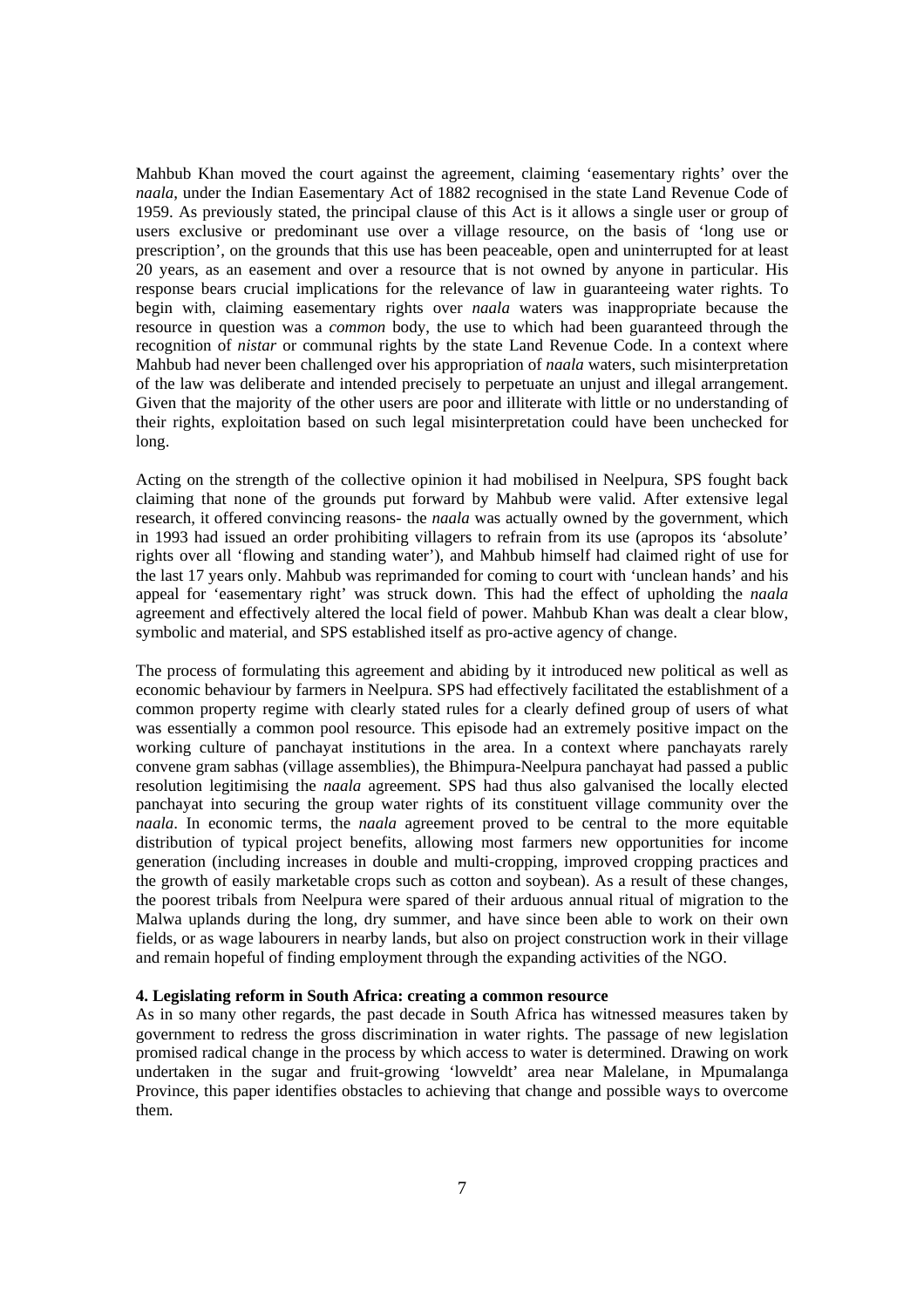Under the apartheid regime, water rights were defined by the 1956 Water Act, which recognised both 'private' water (wells, springs and streams on privately owned land), and 'public' water (water shared among different users). Rights to public water were primarily riparian rights, with the quantity of water to be withdrawn from a stream by any individual notionally determined by the length of their riparian boundary as a proportion of the total. In common with many other parts of South Africa, the land around Malelane was divided up in the early twentieth century into farms for European settlement, with each farm having the possibility of drawing water for irrigation from one of the rivers in the area, principally the Crocodile, or its tributaries the Lomati or Komati. Africans had no rights to land, and therefore no rights to water. Under the 1956 Water Act, the government reserved the right to designate a Water Control Area where competition for water was strong and regulation was needed. In rural areas, management of water in a Water Control Area was delegated to the local Irrigation Boards. Although Irrigation Boards are 'selfgoverning' farmers organisations, with officials elected by the membership, the designation of a Water Control Area greatly reinforced the powers of the a Board to regulate individual farmers' use of water, and, even more important, extended this regulation to all farmers using irrigation within the Board's area of jurisdiction. Outside Water Control Areas, Irrigation Boards only governed water use by those who voluntarily were members.

From the 1960s to the 1980s commercial agriculture developed rapidly in the lowveldt, focused primarily on sugar to supply a sugar mill at Malelane , and tropical and subtropical fruit (citrus, bananas, mangoes, and papaya) for the South African and export markets. As a result of intensifying water use for irrigation a Water Control Area was established. In the mid 1970s the South African Department of Water Affairs made formal allocations of permitted amounts of water that each riparian property could withdraw from the rivers covered by the Water Control Area. By the 1980s the apartheid policy sought a more formal separation of the black population by designating ethnically-defined 'homeland' areas as the areas in which black people would be legally allowed to live and to which black people would be moved from areas reserved for the white population. A homeland area called Nkomazi, one of a number of disparate areas to be administered by an African entity designated as KaNgwane, was established in 1982 in the lowveldt, at the margins of the commercial farming area, but including a number of farms with riparian water rights that the government had purchased for the resettlement of the black population. . At the establishment of the Kangwane administration in 1982, the Nkomazi region was allocated the water rights of 17 farms, totalling 7327 ha along the lower Komati which fell within the homeland boundary (Government Gazette No 8061, 5/3/82). Water rights were also proclaimed on farms totalling 7196 ha, also on the lower Komati but within 'South African' (white farming) territory. In the decade that followed, irrigation development on the Komati in Kangwane amounted to only 400 ha, but by 1995 a government study (JIBS reference) reported developed irrigation on the lower Komati as 14335 ha, which suggests that the Irrigation Board had permitted the South African commercial farmers to use the Kangwane water allocation.

The advent of democratic government in South Africa in 1994 brought constitutional change and the repeal of apartheid legislation, and was followed by a wave of new laws that sought to redress the past discrimination against Africans' rights to use natural resources. The purpose of the National Water Act of 1998 is stated (sect 2) as: "to ensure that the nation's water resources are protected, used, developed, conserved, managed, and controlled in ways that take into account…

- meeting basic human needs of present and future generations:
- promoting equitable access to water;
- redressing the results of past racial and gender discrimination;
- promoting the efficient, sustainable and beneficial use of water in the public interest
- facilitating economic and social development;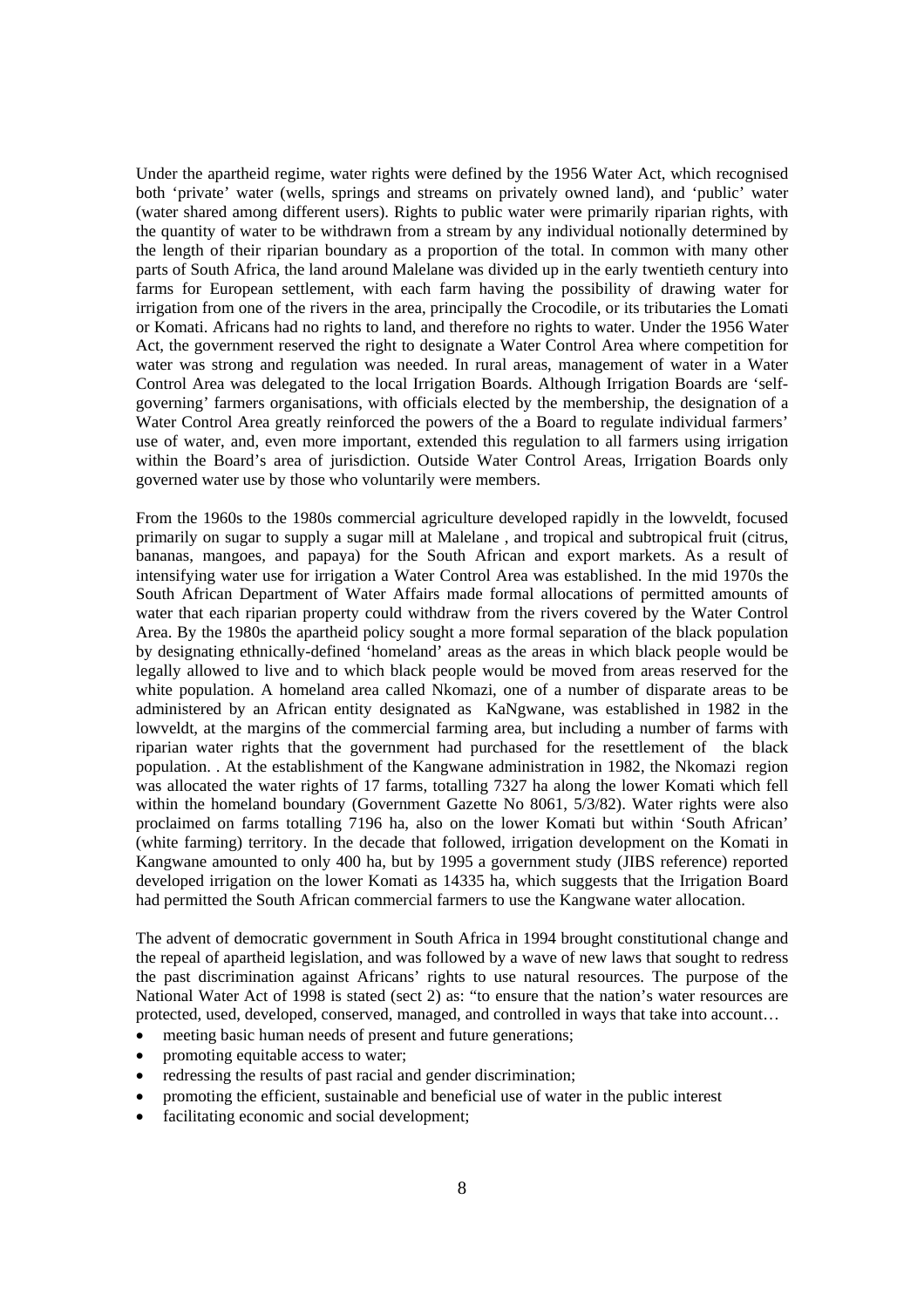- providing for growing demand for water use;
- protecting aquatic and associated ecosystems and their biological diversity;
- reducing and preventing pollution and degradation of water resources;
- meeting international obligations;
- promoting dam safety;
- managing floods and droughts,

and for achieving this purpose, to establish suitable institutions and to ensure that they have appropriate community, racial and gender representation."

Key aspects of the new legislation are as follows:

- Effective abolition of water rights tied to ownership of riparian land.
- Abolition of the distinction between 'private' and 'public' water, and the assertion of the status of "all water in the water cycle whether on land, underground, or in surface channels, falling on, flowing through or infiltrating between such systems" as "an indivisible national asset" over which the National Government will act as the custodian in the public interest (DWAF 1997).
- The guarantee of water to meet basic human needs and to maintain environmental sustainability, to be known as 'the Reserve'.
- The allocation of water to meet other needs that are beneficial in the public interest.
- Allocations will not be permanent, but for a 'reasonable period', and may be traded between water users with Ministerial consent.
- The new legislation broadens the definition of water use to include any activities which result in reduction of stream flow (eg forest plantations), or deterioration of the water resource (eg waste, effluent, or cooling water disposal), or removing and disposing of underground water (eg mining).
- All water, wherever in the water cycle it occurs will be subject to a catchment management charge which will cover actual costs of catchment management activities.
- Some or all charges may be waived for disadvantaged groups to promote equitable access for productive purposes such as agriculture.
- Water management will be carried out in regional or catchment water management areas, "recognising that conflicting interests will intensify the need for national management and supervision, and that the policy of subsidiarity does not interfere with the need for a perspective on water use.
- Phased establishment of catchment management agencies, subject to national authority, to undertake water resource management in water management areas. (DWAF, 1997)
- In shared river basins, Government will be empowered to give priority over other uses to ensure that the legitimate requirements of neighbouring countries will be met.

The institutional framework for operating the new legislation has three main elements: a National Water Resources Strategy (NWRS), Catchment Management Agencies (CMAs), and Water Users Associations (WUAs).

The 1998 Water Act effectively sets out to extinguish private property rights in water and create a common resource that is common property managed at these three different levels: nation (NWRS), catchment (CMA) and local water resource (WUA). While this conceptualisation of the water resource allows for the principle of 'self-governing' institutions (Ostrom, 2000), the need for governance at *all* levels to implement a *national* policy of redistribution of water access to groups that were historically disadvantaged raises issues about the relationship between different levels of management, and the limits to the principal of self-government and subsidiarity.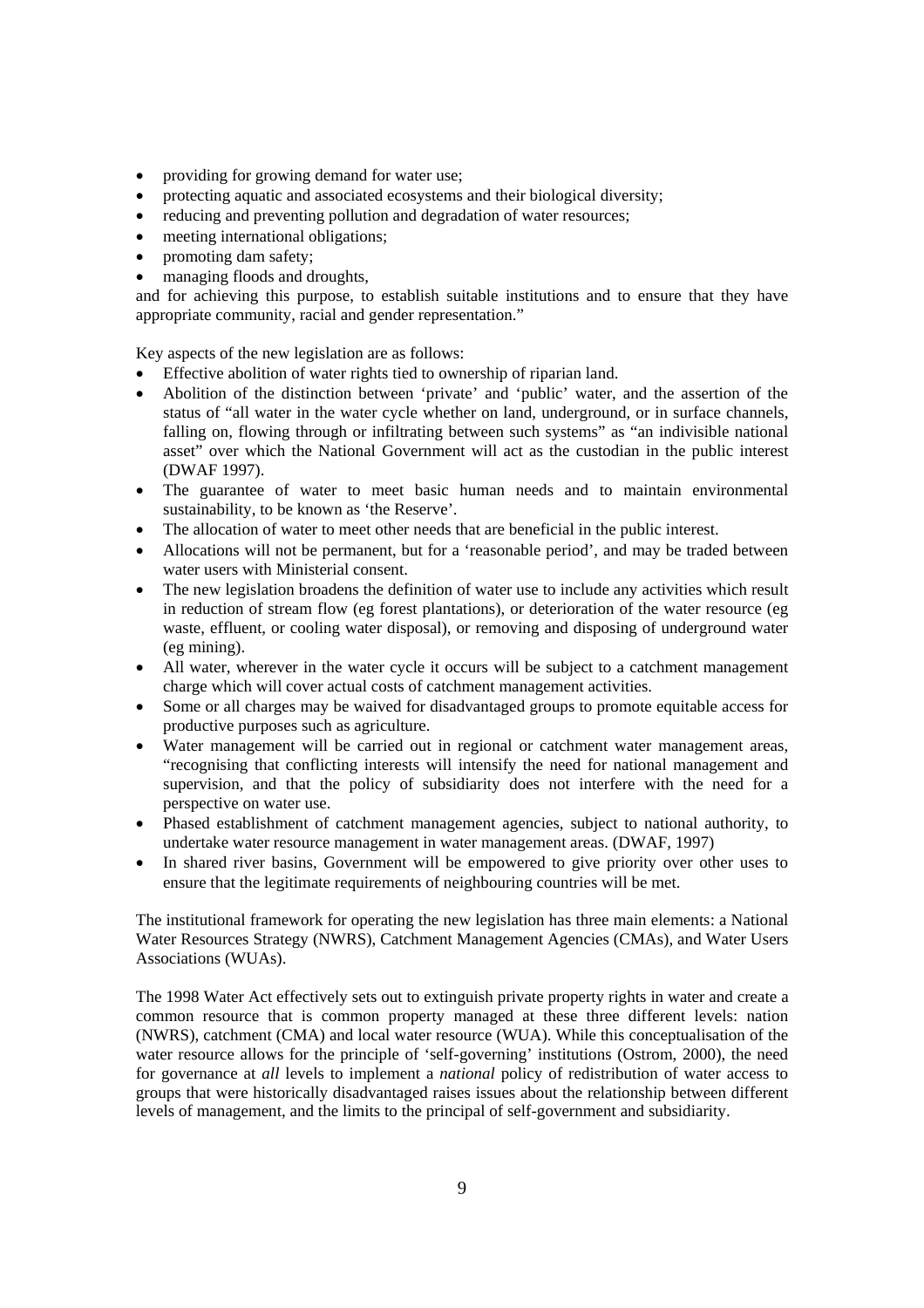In the Nkomazi, since 1994 black farmers have gained access to irrigation for the first time, and 9500ha has been developed in a series of schemes of 100 – 800 ha each under the Nkomazi Irrigation Expansion Programme (NIEP) on the lower Komati and lower Lomati rivers, bordering the white commercial farming areas. Individual holdings are generally in the range of 5 to 15 ha. These developments have brought black farmers into competition for water with white farmers. However, despite the completion of a major new dam in the area in 1998, at Driekoppies, further expansion of irrigation is constrained by lack of water. There is a consensus that water use by the commercial sector exceeded allocation (an "overallocation" according to water resources Director W van de Westhuyzen, interviewed in 1999, "commercial farmers exceeded their allocation" according to Technology Support Services director, Roché Mataré), but it is not clear what the consequences are for current water availability for black farmers. Within the 1992 agreement between Swaziland and South Africa on water use in the Komati catchment, the then Kangwane administration was allocated water for 12000 ha (sugar cane). Under the NIEP, projects were distributed between the different tribal authorities in the Nkomazi region, up to a total of 9500ha, with a further 2500ha to be developed in the Mswati region of the upper Komati subcatchment. There is confusion as to whether this is additional to the allocations of around 7000ha made in 1982, and indeed whether any of these agreements will now be honoured.

In practice, making water available to black farmers will depend on white farmers' willingness to reduce the amount of water they take from the rivers. This is because a large part of the expertise and knowledge about local water use resides in the white farming sector and the Irrigation Boards. This is exemplified by the simple question of how much water is being used by the commercial farming sector. In 1999, this was illustrated by discrepancies in estimates of irrigation in the Crocodile river catchment. These ranged from 297.7  $\text{Mm}^3$ /a in a government study (JIBS 1995) to 307 Mm<sup>3</sup>/a estimated by a water engineering consultancy company (MBB 1988), to  $424 \text{ Mm}^3$ /a annually scheduled by Irrigation Boards.

The reality of water management in South Africa is that local commercial interests, and particularly farming interests, achieved a large measure of decentralised governance over water use during the apartheid period, and the capacity for detailed local management of water does not exist within central state agency (the Department for Water Affairs and Forestry – DWAF). This means that the capacity of local (white) elites controlling resources such as water to resist national policies to redistribute access in favour of historically disadvantaged groups is high. The capacity of local black farmers to challenge this white domination of water resources is low, mainly due to ineffective and unfocused organisational and representative structures. These are in part a legacy of the old 'homeland' administrations, notably the Department of Agriculture, that have been incorporated into post-apartheid Provincial government to speak on behalf of black farmers. In the Nkomazi area there are a large number of black farmers' organisations with an interest in irrigation development. Their effective representation is undermined by a number of factors, including: weak institutional and technical support from the Department of Agriculture, and internal tensions due to challenges to the legitimacy of land allocations made by tribal authorities.

This last factor is evident particularly in Nkomazi where the perceived success of the NIEP sugarcane schemes has prompted competing claims over land with potential for irrigation. The complexity of overlapping claims to land which are the legacy of repeated removals and resettlement of communities in 'homeland areas under apartheid presents a particular hazard for water allocation. In particular, the allocation of an permit to use water may strengthen one set of competing land claims against another. It seems clear that the relatively large sums earned by black cane growers on the NIEP schemes, coupled with the large numbers of potential growers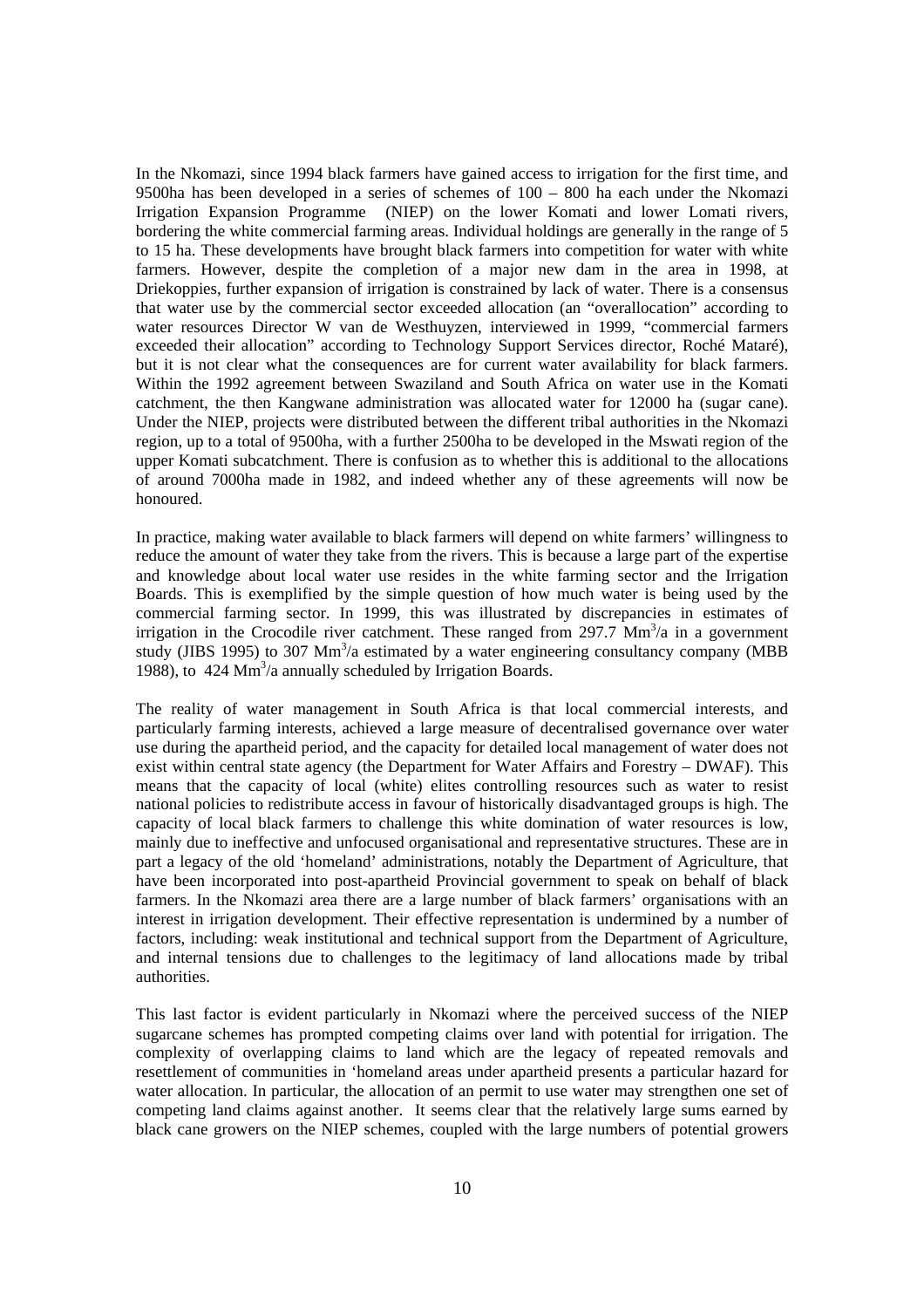excluded by the 'first phase' of the NIEP, have generated many proposals for further irrigation schemes to spread the benefits more widely among the population of Nkomazi. A main focus for representation of claims for a 'second phase' NIEP is the Central Steering Committee (CSC) for the NIEP, which brings together representatives of each of the separate irrigation schemes under the NIEP. The CSC has asked a couple of black consultants from firms based in the Provincial capital, Nelspruit, to represent the interests of aspirant black irrigators on DWAF's catchment management steering committee for the Nkomazi. One of these consultants has been involved in securing off-shore funding for a new irrigation scheme for black smallholders in the Nkomazi area.

The CSC leadership, while pressing for wider access to irrigated sugar, also makes clear its view that the advantages of a guaranteed market for sugar are offset by risks of dependency on a single crop, and are anxious to see diversification to alternative crops such as vegetables or fruit orchards and their processed products (eg fruit juice). It seems clear, however, that the local sugar mill intends to stipulate minimum areas for sugar contracts to ensure 'full-time sugar cane farmers', reducing scope for diversification. Moreover, although black farmers are represented on the local Irrigation Boards, they recognise a gulf in influence between themselves and the commercial sector, describing their participation in irrigation board meetings as "window dressing" for an organisation whose decisions reflect the interests of the largest water users.

More critically, for all the sophistication of the CSC leadership's analysis, black farmers remain inexperienced in the day to day operations of growing cane, and consequently heavily dependent upon managerial support, currently provided by commercial contractors and consultants, one of whose field staff expressed concern at the high level of dependency he felt from the irrigation groups with whom he worked. Perhaps the biggest weakness of black farmers and their representatives is the almost complete lack of an independent technical (i.e. hydrological or engineering) competence to interpret, let alone challenge, commercial farmers' information about water availability and use. Even the Nelspruit-based consultants who are working on black farmers' behalf are from non-engineering backgrounds, one being in marketing and the other in social development. The reality is that the technical competence needed for viability in the market economy exists only in the commercial sector. For black farmers it is presently only on offer from the sugar company.

With a relatively weak local constituency from which to advance redistributive change, the question arises as to what opportunities exist for the (central) state to foster a self-governing local organisation that will support change. One over-riding factor in favour of this happening is the political imperative, fuelled by white farmers' perception that if redistribution of access to land and water is not achieved by their own organisations they will confront violent expropriation as occurred in Zimbabwe (Cousins ref). There are signs that there is room for redistribution. It is widely acknowledged that irrigation on commercial farms is inefficient and up to a third of the water used could be saved if new equipment were to be installed, thus making water available for black farmers. There is also widespread acknowledgement that water tariffs should be lower for poorer farmers than for large-scale commercial water users, indicating an acceptance of a principle of cross-subsidy from white to black farmers. However, two factors that are commonly identified as requirements of effective self-governing organisations have yet to be put in place. One is the clear definition of the resource. The other is clear definition of the membership of the group with rights to use it.

Lack of clarity (see above) about the amount of water available for irrigation is a major obstacle to meaningful negotiation about (re) allocation. The DWAF has chosen the Nkomazi region as the first in which to pilot a process of registration of water use by existing water users and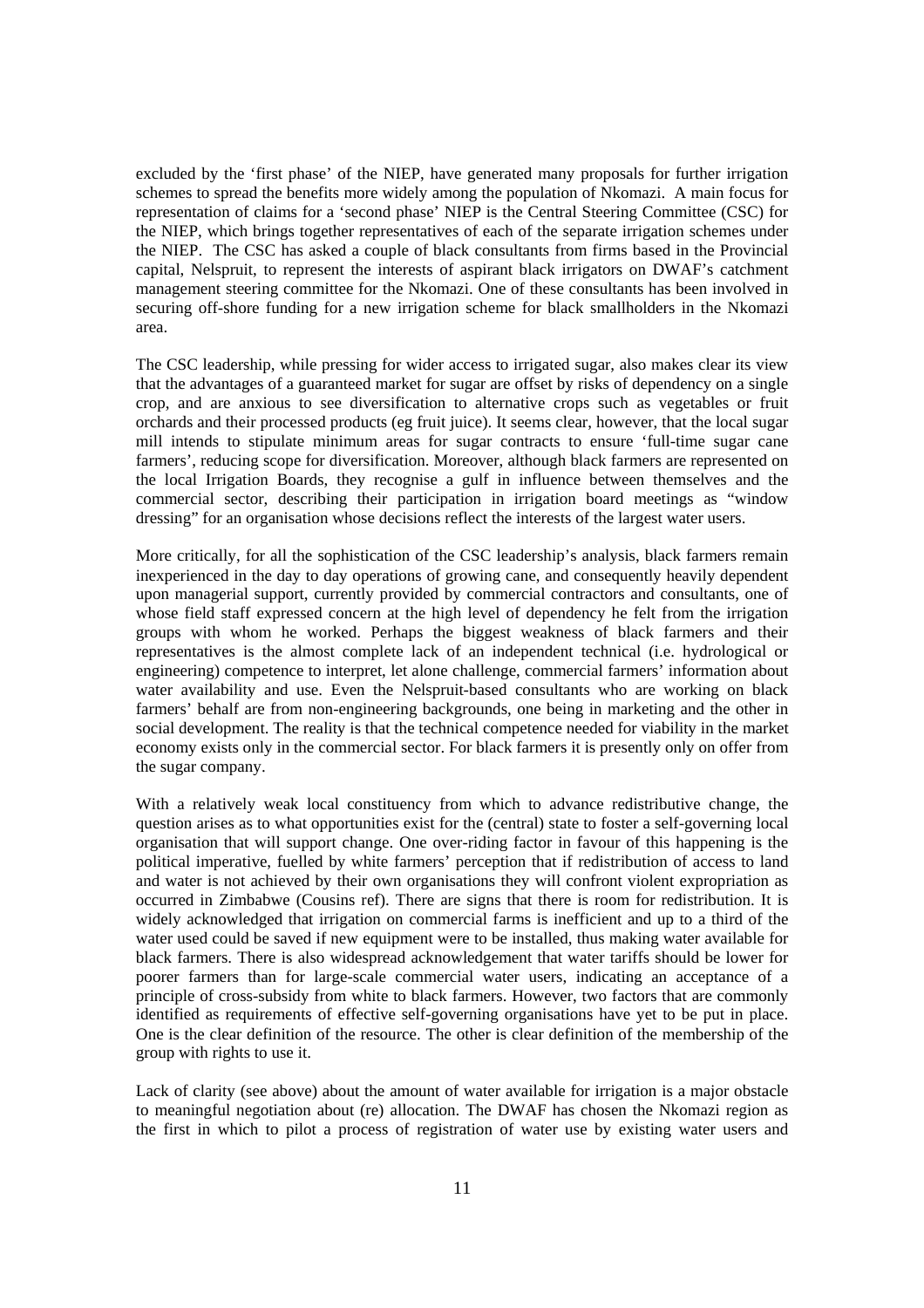verification of that water use through GPS and satellite imaging inn conjunction with inspection visits to farms. This process is costly and time-consuming but is regarded as the only means by which to establish an authoritative estimate of water use, taking full account of less visible resources such as farm dams for water storage (often filled by pumping from the river), which can evade existing water use control mechanisms.

Definition of membership of the group with use rights has proved more difficult, in part because of ambiguities in the drafting of the Water Act. This regards Water Users associations (WUA), into which Irrigation Boards are expected to be transformed, as made of voluntary membership and does not stipulate that all water users must belong to a WUA. For existing Irrigation Boards, this raises the prospect of trying to manage a resource without the power to exclude other users. For those accustomed to that power, under the terms of the old Water Control Area, this is unworkable, and, indeed, the principles of common resource management state that to be the case.

The central authority thus faces the challenge of confronting local elite power in seeking to redistribute access to previously disadvantaged black farmers. In doing so it may need to combine a degree of central intervention, such as establishing an authoritative and transparent information base on water availability, with a willingness to strengthen the legal authority of local water management organisations –albeit elite-dominated – over regulation of water usage, by making membership of Water Users' Associations – and hence subordination to those local authorities' rules - compulsory for all water users.

#### **5. Conclusion**

Both the Indian and South African case studies powerfully illustrate a number of conceptual issues regarding water rights raised at the outset. First, property rights over water are determined by a complex mesh of different rights and practices, instead of a single overarching law that is straightforwardly implemented. In India, the legal framework concerning property rights over water comprises a combination of customary, juristic, riparian, statutory and group rights. While ground water beneath privately owned lands constitutes private property of the landowner, this is not the case with respect to flowing or standing surface water, where the state continues to hold 'absolute' rights while recognising customary and riparian rights. This sets the stage for various possible interpretations of water rights. Further, the apathetic condition of most panchayats in the country implies that group rights of publicly owned water resources are frequently not secured, and minority powerful interests wrongfully claim customary easement and riparian rights. The South African scenario is perhaps more progressive than India in that the post-apartheid central state in 1998 established an overarching legal framework that set out to null private property rights in water (notably riparian rights as also the distinction between private and public water) and created a common resource that is to be managed by a three-tier common property regime. The case study describes the various factors that work against the practical enforcement of this law.

Second, the law(s) securing water rights may have very different meanings in practice. The *naala*  and other similar water bodies such as rivers and streams, which share properties of commonpool resources, are not necessarily governed by common property regimes. In fact, the iniquitous arrangement for water extraction prevalent in Neelpura is a widely observed problem in commonpool resources throughout India, whereby dominant elites militate against the establishment of or adherence to any commonly agreed rules of access and use. In theory then, such resources are governed by open access regimes; in practice, they are appropriated as private property by a single dominant individual or group, whose actions deprive other users of their share of the resource. In South Africa, where the law in fact created the institutional conditions to transform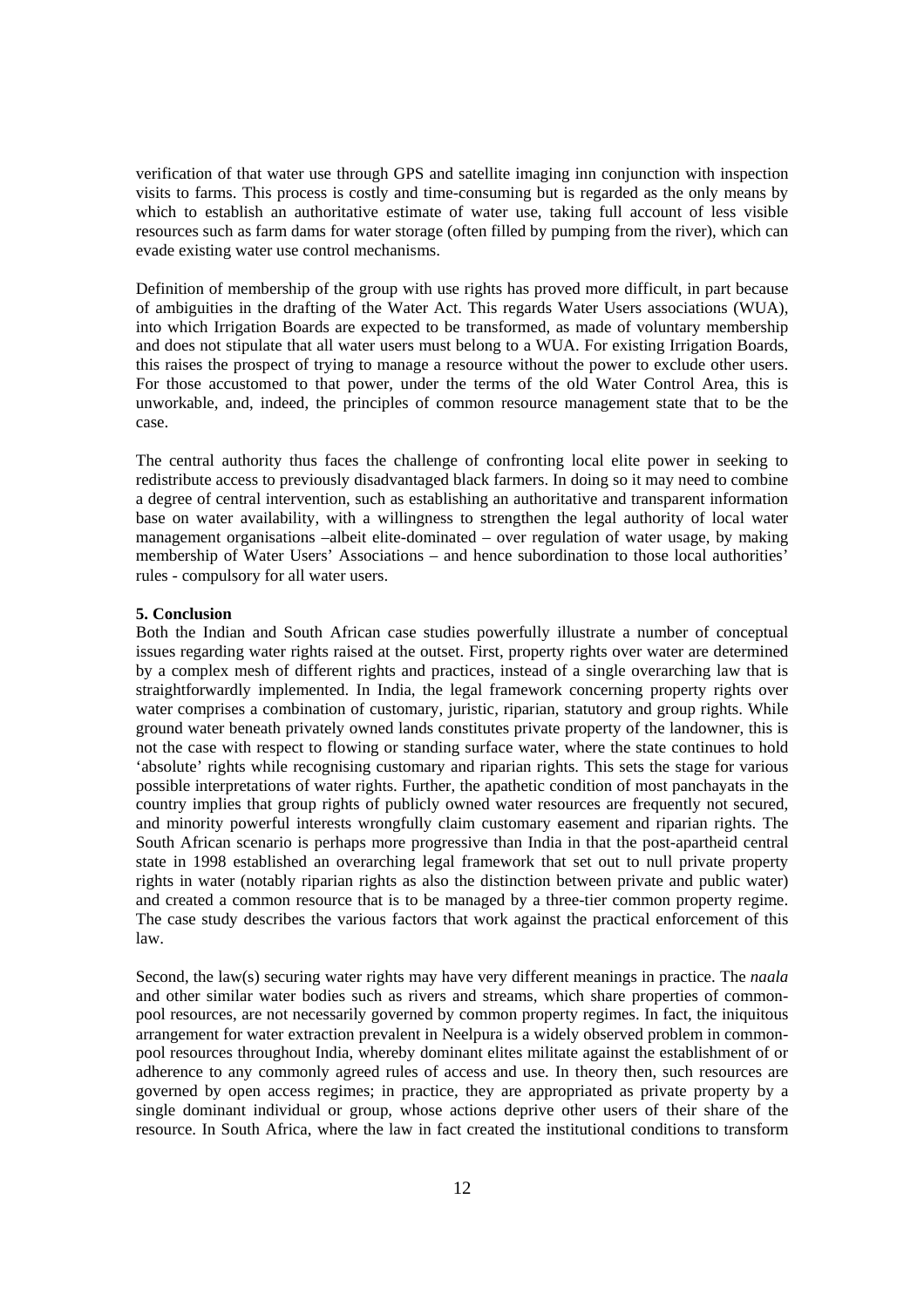the existing private governance of water into common property governance, historically driven racial inequalities of prior access, knowledge, organisation and representation allows white commercial farmers to retain an unfair control over the decentralised governance of water, which in turn defeats the progressive, redistributive logic of the new Act. In fact, an interesting fallout of the new, equitable water law is that it has intensified conflicts and contests over another resourceland-; since the allocation of a permit to use water potentially strengthens one set of competing land claims over the other. This works to the detriment of black farmers as land allocations made to them by tribal authorities frequently lack legitimacy.

Third, irrespective of formal laws- whether those in South Africa that explicitly facilitate common property regimes or in India that do not- actually existing governance regimes complement the organisational skills and knowledge of those involved. In Neelpura in India, deep-rooted ignorance of riparian and group rights allowed a dominant minority to appropriate a vital common-pool resource for their private gain, and no common property regimes could be established until SPS's dramatic intervention. Ironically enough, in this case, recourse to formal arbitration in a court of law took place only as a defence mechanism, when Mahbub Khan was challenged through collective action. It was then that Khan resorted to a deliberate misinterpretation of the law to assert his exclusive easement rights over the *naala*. The oppressed are barely aware of their rights and are not easily able to evoke law in their daily life. Similarly, in Nkomazi in South Africa, black farmers were unable to reap the true benefits of the progressive legislation as a large part of the expertise and knowledge about local water use continues to reside in the white farming sector and irrigation boards. Here again, formal changes in legislation were not enough to secure effective common property regimes, and in fact there is the pressing need for political mobilisation and awareness building in order to promote the organisational skills and knowledge of the historically disadvantaged black farmers.

To conclude, each of these issues reiterates that the guaranteeing of clear, secure water rights is inevitably linked with the larger issues concerning the effective establishment of common property governance of water, for which legislation is necessary but inadequate. The Neelpura case poignantly demonstrates how informal arrangements for the governance of water continued *despite* and *beneath* the law, and a potent combination of disempowerment, illiteracy and lack of mobilisation allowed such inequitable governance arrangements to continue. On a more positive note, the Neelpura case shows also that popular mobilisation by a pro-active agency, such as SPS, was integral to the facilitation of collective action and the consequent collective agreement. SPS acted as a comprehensive political entrepreneur: increasing local awareness of riparian water rights, mediating a signature campaign, allaying individual concerns of poor farmers, galvanising the formal recognition of the collective agreement in the local panchayat and ultimately fighting out the defendant in a court of a law (which laudably, upheld the rule of law). Each of these aspects was equally significant in redressing the unjust arrangement for the use of *naala* waters through an effective common property regime, where simply enacting legislation would not have been enough. This point could not have been truer in the South African case, where the central government needs to play the part of a pro-active agency and defeat locally vested interests, if it is to truly pursue its objective of broadening its social goals through the creation of common property regimes for water. Clearly then, water rights are contingent on complex and multilayered relationships between the law(s), its interpretation, local power relationships and the possibility of collective mobilisation, and measures for redressing violations of such rights must take this complexity into account. Ultimately, the redress of historical injustice regarding water rights through effective common property regimes cannot occur in the absence of a larger political struggle, facilitated by a pro-active agency, be it a popular organisation or the state itself.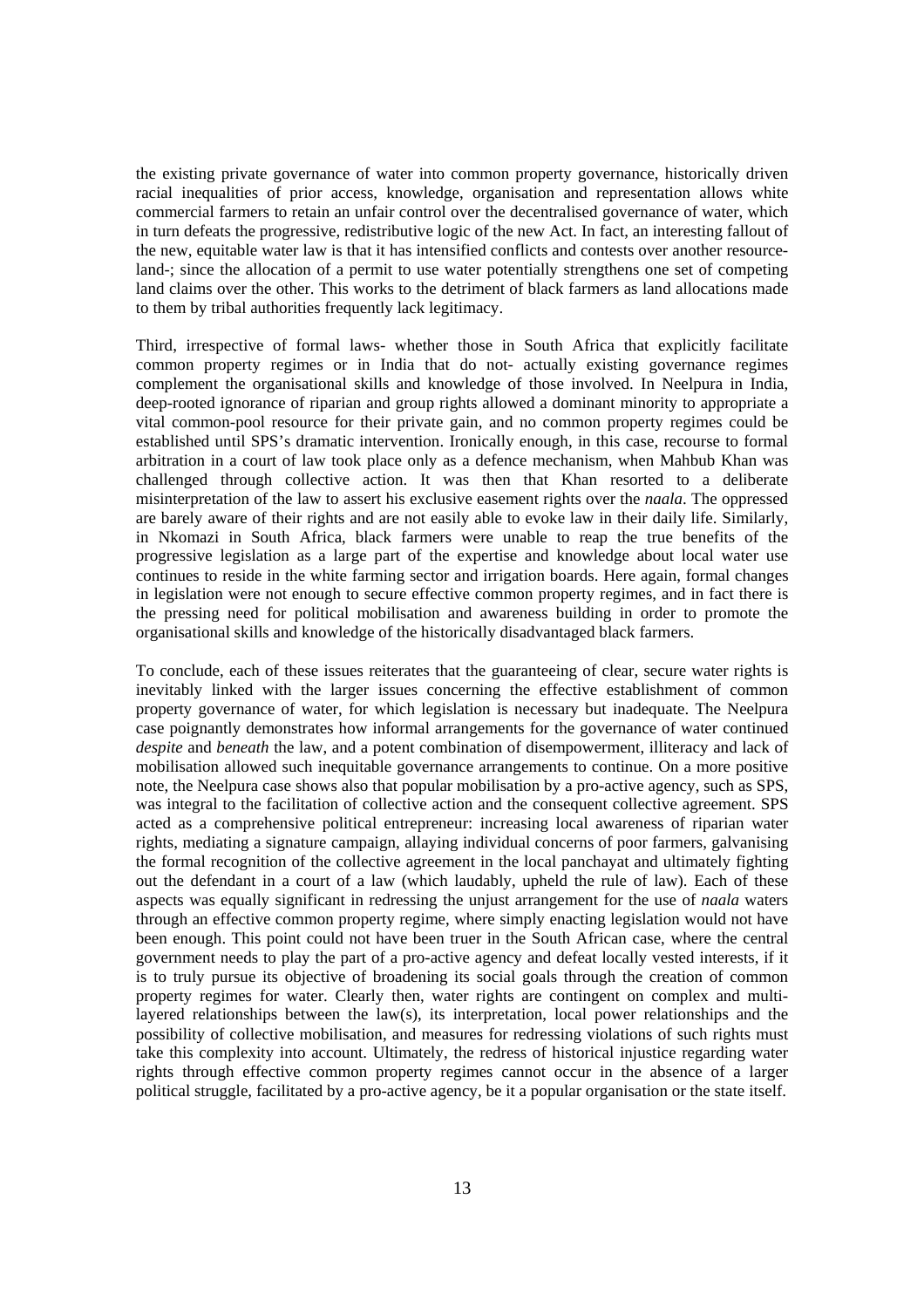#### **References**

Agarwal, A. (1999), *Greener Pastures: Politics, Markets and Community among a Migrant Pastoral People*, Duke University Press, Durham/London

Bruns, B. and Meinzen-Dick, R. (2003), 'Frameworks for Water Rights: An Overview of Institutional Options', *Proceedings of the International Conference on Water Rights*, 12-15 February, Hanoi

Cousins, B. (2000), 'Why Land Invasions will Happen Here Too', *Mail and Guardian*, 26-04-00, Johannesburg

Das, J. (2000), 'Institutions and Incentives in a Garhwal Village- I: Common Property Regimes in Traditional Societies', *Economic and Political Weekly*, 35 (49), pp 4337-44

Gadgil, B. and Iyer, P. (1989), 'On the Diversification of Common Property Resource Use by Indian Society', in Berkes, F. (ed.), *Common Property Resources: Ecology and Community-Based Sustainable Development*, Belhaven Press, London, pp 240-272

Kerr, J., Milne, G., Chhotray, V., Baumann, P. and A.J James (2005), 'Managing Watershed Externalities in India', in Palanisami, K. and Suresh Kumar, D. (eds.), *Impact Assessment of Watershed Development: Conceptual and Methodological Issues*, Associated Publishing Limited, New Delhi, in press

JIBS (1995), *Joint Incomati Basin Study*, Main report (vol 1 of 7), Chunnet, Fourie and Partners and Consultec, for the Tripartite Permanent Technical Committee, Report PX000/00/0195, DWAF, Pretoria

Jodha, N.S. (1990), 'Depletion of Common Property Resources in India: Micro-level Evidence', in McNicoll, G. and Cain, M. (eds.), *Rural Development and Population: Institutions and Policy*, Oxford University Press, Oxford, pp 261-283

Jodha, N.S. (1996), 'Property Rights and Development', in Hanna, S.S., Folke, C. and Maler, K. (eds.), *Rights to Nature*, Island Press, Washington D.C., pp 205-222

Johnson, C. (2004), 'Uncommon Ground: The 'Poverty of History' in Common Property Discourse', *Development and Change*, 35 (3), pp 407-433

MBB (1998), 'Towards the establishment of a catchment Management Agency for the Crocodile River Catchment', Discussion Document II, Murray, Beisenberg, and Badenhorst for Department of Water Affairs and Forestry, Nelspruit

Mohanty, N. and Gupta, S., 'Breaking the Gridlock in Water Reforms through Water Markets: International Experience and Implementation Issues in India', *Working Paper*

Ostrom, E. (2000), 'Private and Common Property Rights'

Parthasarthy, G. (2002), 'Law, Property Rights and Social Exclusion: A Capabilities and Entitlements Approach to Legal Pluralism', presented at the XIIIth International Congress of the Commission on Folk Law and Legal Pluralism, Chiang Mai, Thailand.